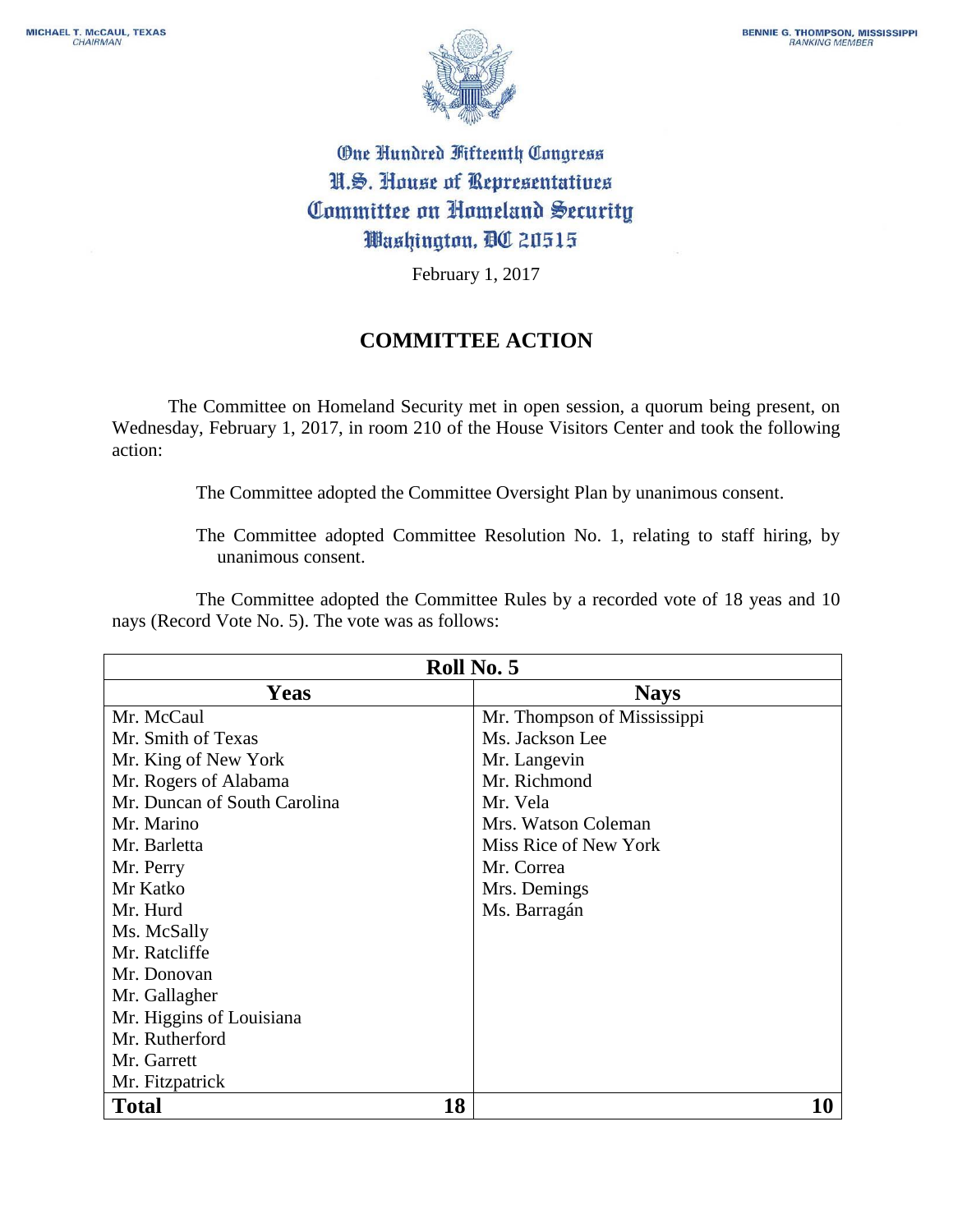An amendment offered by Mr. Thompson of Mississippi (#1); on Page 2, strike and replace Rule III with a new "Rule III. Special Committee Panel."; was NOT AGREED TO by a recorded vote of 10 yeas and 16 nays (Record Vote No. 1). The vote was as follows:

| Roll No. 1                  |    |                              |
|-----------------------------|----|------------------------------|
| Yeas                        |    | <b>Nays</b>                  |
| Mr. Thompson of Mississippi |    | Mr. McCaul                   |
| Ms. Jackson Lee             |    | Mr. King of New York         |
| Mr. Langevin                |    | Mr. Rogers of Alabama        |
| Mr. Richmond                |    | Mr. Duncan of South Carolina |
| Mr. Vela                    |    | Mr. Marino                   |
| Mrs. Watson Coleman         |    | Mr. Perry                    |
| Miss Rice of New York       |    | Mr Katko                     |
| Mr. Correa                  |    | Mr. Hurd                     |
| Mrs. Demings                |    | Ms. McSally                  |
| Ms. Barragán                |    | Mr. Ratcliffe                |
|                             |    | Mr. Donovan                  |
|                             |    | Mr. Gallagher                |
|                             |    | Mr. Higgins of Louisiana     |
|                             |    | Mr. Rutherford               |
|                             |    | Mr. Garrett                  |
|                             |    | Mr. Fitzpatrick              |
| <b>Total</b>                | 10 | 16                           |

An amendment offered by Ms. Barragán (#2); Insert at the end a new Rule entitled "Rule XVII.—Hearing on Homeland Security Executive Order."; was NOT AGREED TO by a recorded vote of 10 yeas and 16 nays (Record Vote No. 2). The vote was as follows:

| Roll No. 2                  |                              |
|-----------------------------|------------------------------|
| Yeas                        | <b>Nays</b>                  |
| Mr. Thompson of Mississippi | Mr. McCaul                   |
| Ms. Jackson Lee             | Mr. King of New York         |
| Mr. Langevin                | Mr. Rogers of Alabama        |
| Mr. Richmond                | Mr. Duncan of South Carolina |
| Mr. Vela                    | Mr. Marino                   |
| Mrs. Watson Coleman         | Mr. Perry                    |
| Miss Rice of New York       | Mr Katko                     |
| Mr. Correa                  | Mr. Hurd                     |
| Mrs. Demings                | Ms. McSally                  |
| Ms. Barragán                | Mr. Ratcliffe                |
|                             | Mr. Donovan                  |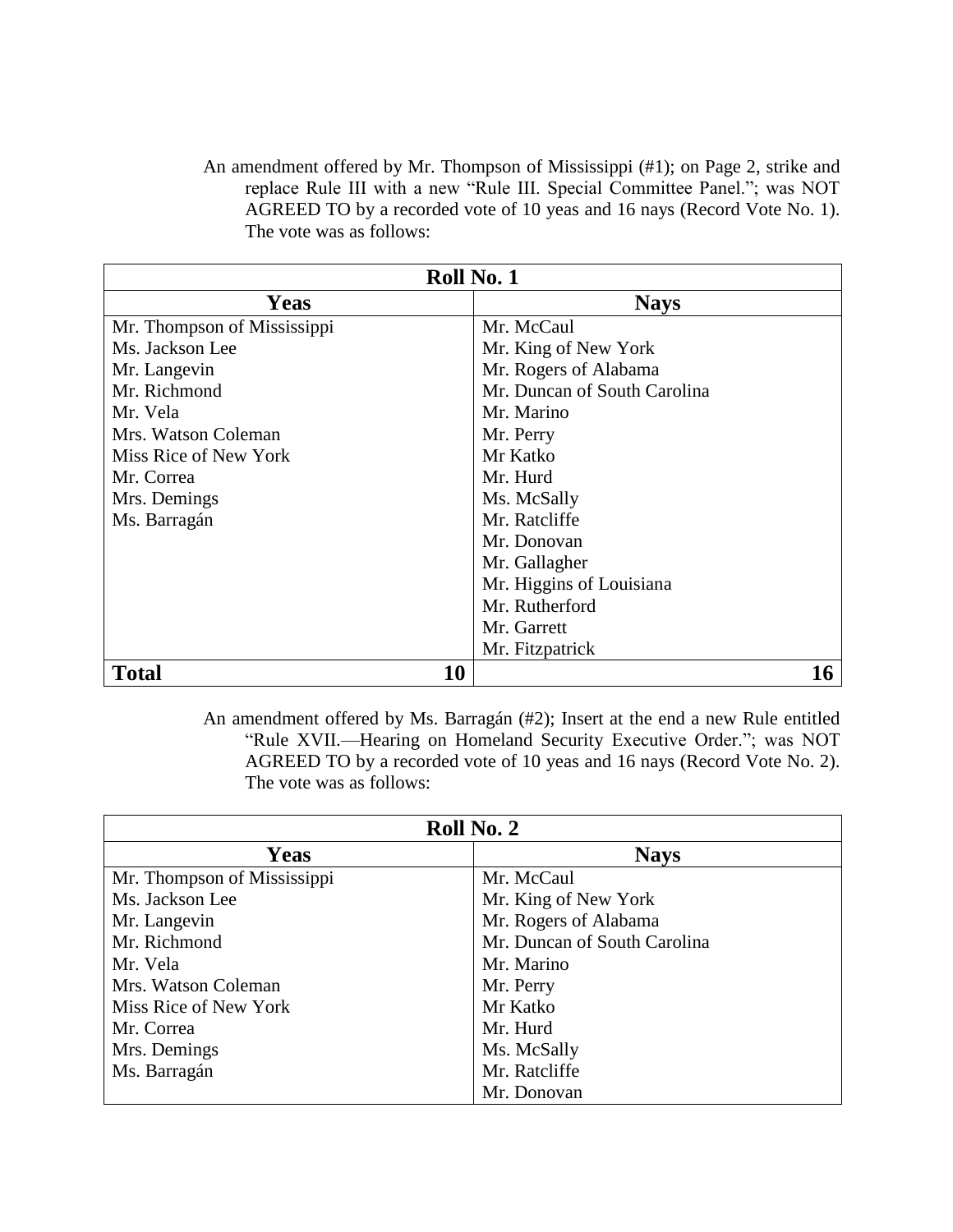|              | Mr. Gallagher<br>Mr. Higgins of Louisiana |
|--------------|-------------------------------------------|
|              | Mr. Rutherford<br>Mr. Garrett             |
|              | Mr. Fitzpatrick                           |
| <b>Total</b> |                                           |

An amendment offered by Mrs. Watson Coleman (#3); Insert at the end a new Rule entitled "Rule XVII.—Limitation."; was NOT AGREED TO by a recorded vote of 10 yeas and 17 nays (Record Vote No. 3). The vote was as follows:

| Roll No. 3                  |                              |
|-----------------------------|------------------------------|
| <b>Yeas</b>                 | <b>Nays</b>                  |
| Mr. Thompson of Mississippi | Mr. McCaul                   |
| Ms. Jackson Lee             | Mr. Smith of Texas           |
| Mr. Langevin                | Mr. King of New York         |
| Mr. Richmond                | Mr. Rogers of Alabama        |
| Mr. Vela                    | Mr. Duncan of South Carolina |
| Mrs. Watson Coleman         | Mr. Marino                   |
| Miss Rice of New York       | Mr. Perry                    |
| Mr. Correa                  | Mr Katko                     |
| Mrs. Demings                | Mr. Hurd                     |
| Ms. Barragán                | Ms. McSally                  |
|                             | Mr. Ratcliffe                |
|                             | Mr. Donovan                  |
|                             | Mr. Gallagher                |
|                             | Mr. Higgins of Louisiana     |
|                             | Mr. Rutherford               |
|                             | Mr. Garrett                  |
|                             | Mr. Fitzpatrick              |
| 10<br><b>Total</b>          | 17                           |

An amendment offered by Mr. Thompson of Mississippi (#4); Insert at the end a new Rule entitled "Rule XVII.—Appointee Financial Disclosure."; was NOT AGREED TO by a recorded vote of 10 yeas and 18 nays (Record Vote No. 4). The vote was as follows:

| Roll No. 4                  |                    |
|-----------------------------|--------------------|
| Yeas                        | <b>Nays</b>        |
| Mr. Thompson of Mississippi | Mr. McCaul         |
| Ms. Jackson Lee             | Mr. Smith of Texas |